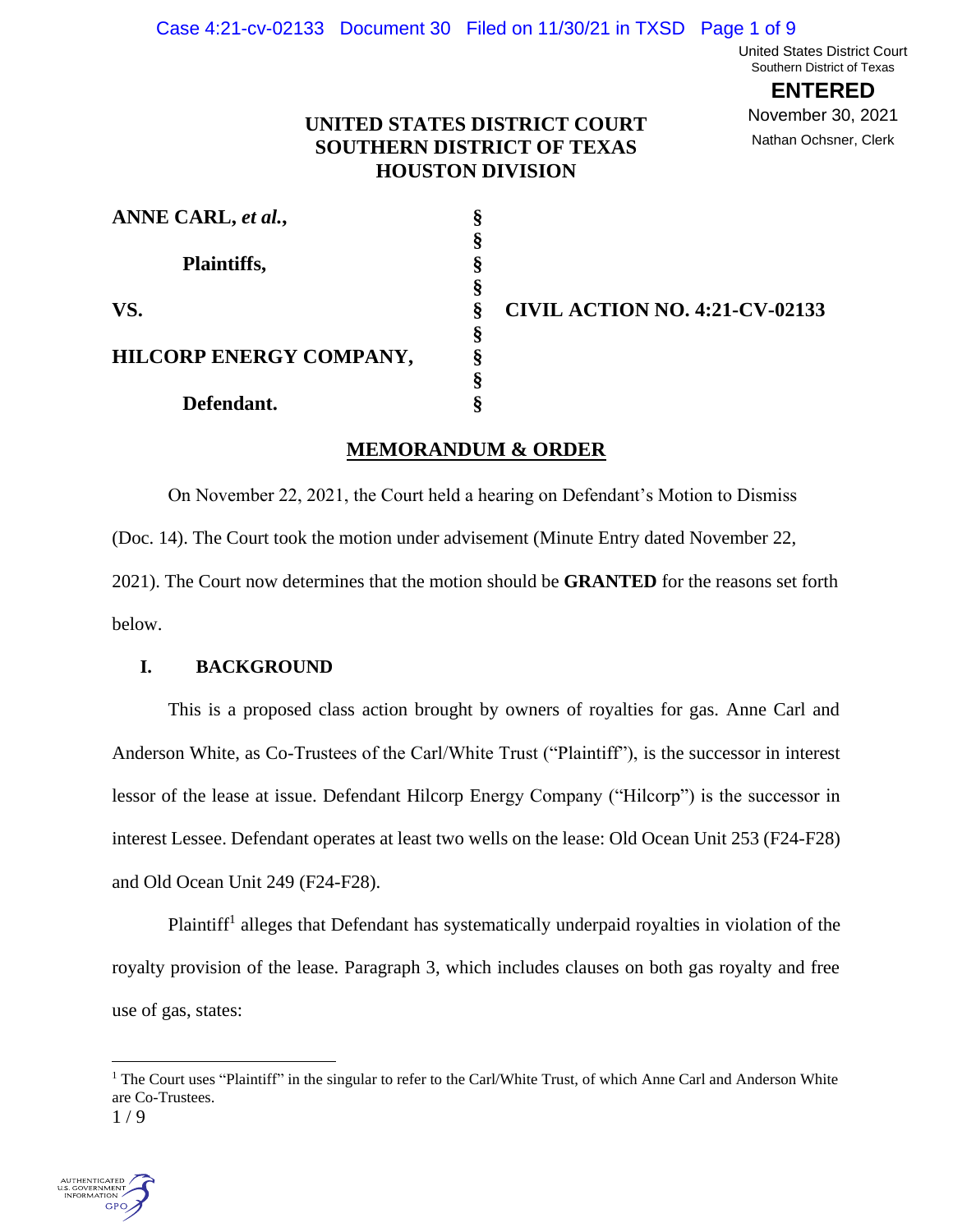#### Case 4:21-cv-02133 Document 30 Filed on 11/30/21 in TXSD Page 2 of 9

*[Gas Royalty Clause] The royalties to be paid by Lessee are: . . . (b) on gas, including casinghead gas or other gaseous substance, produced from said land and sold or used off the premises or in the manufacture of gasoline or other product therefrom, the market value at the well of one-eighth of the gas so sold or used . . .* 

*[Free Use Clause] Lessee shall have free use of oil, gas, coal, wood and water from said land, except water from Lessors' wells, for all operations hereunder, and the royalty on oil, gas and coal shall be computed after deducting any so used.*

Lease Agreement, Doc. 13-1 ¶ 3 (emphasis added).

As to the former, Plaintiff alleges that the gas royalty clause requires royalty to be paid on any gas used off the premises. Plaintiff indicates that Defendant typically uses gas off the lease premises to power the equipment that performs compression, dehydration, treatment, or processing services, or to pay in-kind for off-lease services. As to the latter, Plaintiff alleges that, even absent the royalty provision, the free use clause independently and expressly allows gas to be used only on the lease premises, so royalty must be paid for gas used off the lease premises. The leases of Plaintiff and putative class members contain either or both clauses. This lawsuit arises from the fact that Defendant does not pay for (post-production) use of gas off the lease premises.

Plaintiff brings a single claim, for breach of contract, against Defendant under the Class Action Fairness Act. 28 U.S.C. § 1332(d). After Defendant filed a motion to dismiss the original complaint on August 18, 2021, Plaintiff filed an amended complaint on September 8, 2021. The original motion to dismiss was terminated, and on September 22, 2021, Defendant filed this motion to dismiss the amended complaint under Federal Rule of Civil Procedure 12(b)(6).

### **II. MOTION TO DISMISS**

2 / 9 Defendant Hilcorp argues that the breach of contract claim should be dismissed because Defendant did not violate the clauses at issue. It argues that the lease here is an "at the well" lease under which royalties are subject to postproduction costs; that is, royalties need not be paid on gas used off the premises to increase the value of the raw gas in preparation for downstream sale.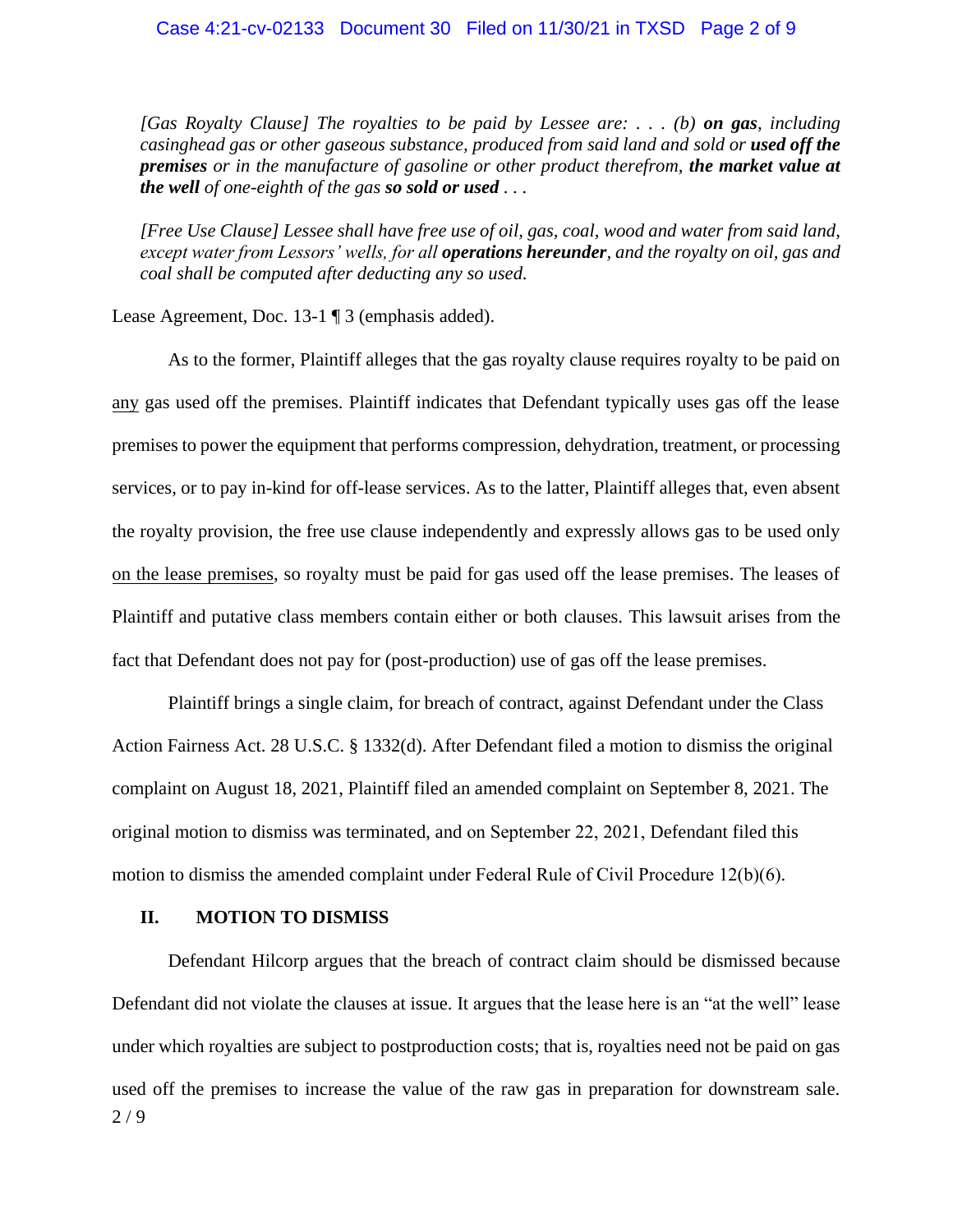#### Case 4:21-cv-02133 Document 30 Filed on 11/30/21 in TXSD Page 3 of 9

Defendant further argues that the "off-lease use" and "free use" provisions on which Plaintiff relies do not change this structure.

The Court begins by providing relevant context on gas production and "market value at the well" leases. It then considers Defendant's arguments and Plaintiff's counterarguments.

#### **A. Background on Gas Production**

Production is the process of bringing minerals to the surface. Production for raw gas occurs at the wellhead. *BlueStone Nat. Res. II, LLC v. Randle*, 620 S.W.3d 380, 386-87 (Tex. 2021). A royalty payment, which represents a lessor's fractional share of production from a lease, may be calculated at the wellhead or at any downstream point, depending on the lease terms. *Id.* at 387. Gas royalties are generally free of the expenses incurred to extract raw gas from the land (production costs) but not expenses incurred to prepare raw gas for downstream sale (postproduction costs). *Id.* Because mineral leases are contracts, these general rules may be modified as the parties see fit. *Id.*

Allocation of postproduction costs is a frequently litigated issue. Sometimes the terms of a lease are clear, and sometimes not. *Id.* One helpful law review article describes the basic structure of a royalty clause as "commonly having the mechanics of 'at least three components: (i) the royalty fraction—e.g., 1/8th, 25%, 1/5th; (ii) the yardstick—e.g., market value, proceeds, price; and (iii) the location for measuring the yardstick—e.g., at the well, at the point of sale.'" *Id.* (citing Byron C. Keeling, *In the New Era of Oil & Gas Royalty Accounting: Drafting a Royalty Clause That Actually Says What the Parties Intend It to Mean*, 69 Baylor L. Rev. 516, 520 (2017)).

The "market value" yardstick is relevant in this case. "Market value" means "the price a willing buyer under no compulsion to buy will pay to a willing seller under no compulsion to sell." *Randle*, 620 S.W.3d, at 388. But "the price paid under a gas purchase contract between the lessee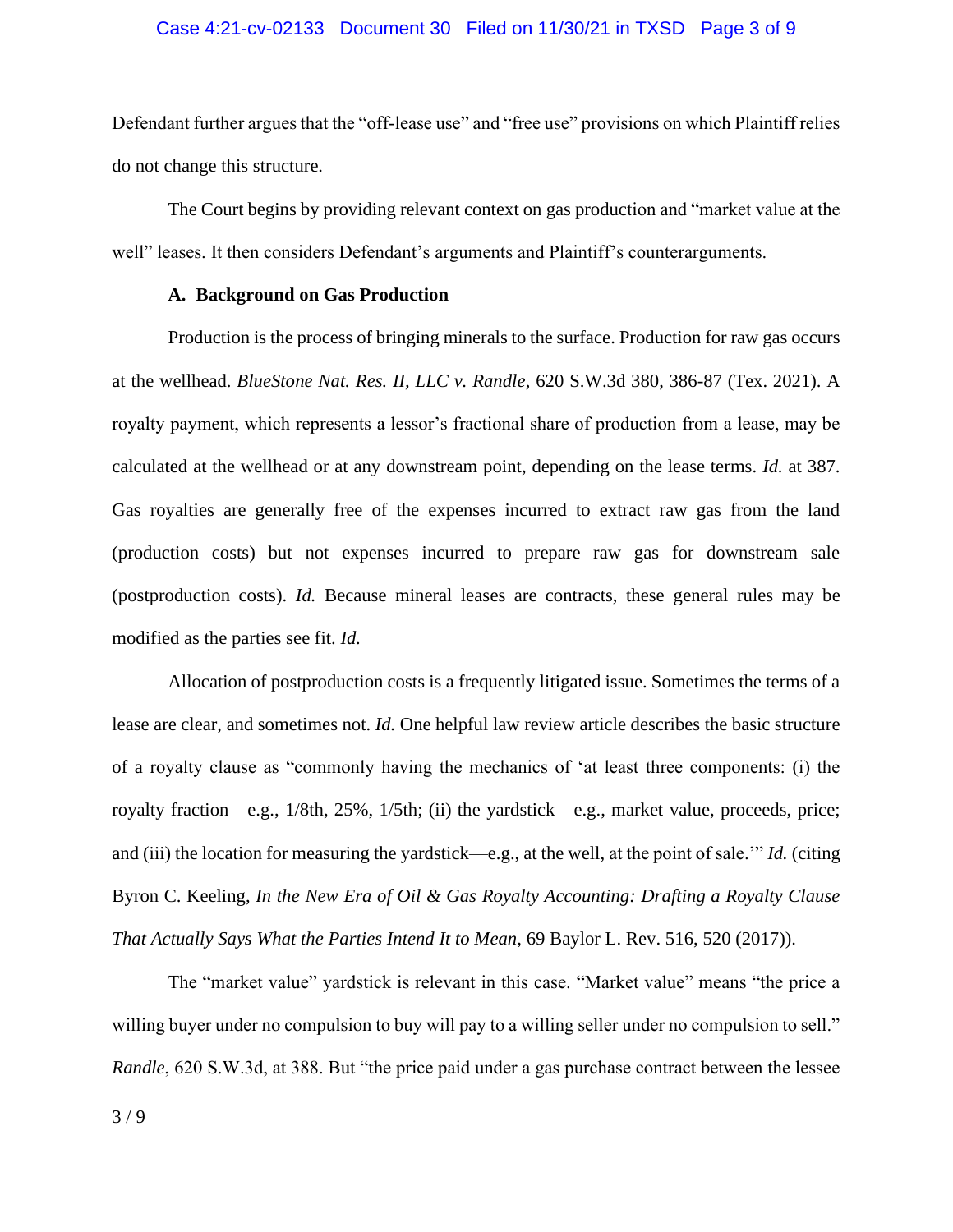#### Case 4:21-cv-02133 Document 30 Filed on 11/30/21 in TXSD Page 4 of 9

and the purchaser is not necessarily the market price within the meaning of the lease." *Id.* Market value may be more or less than the sale price. *Id.* A mineral lease may account for market fluctuations by setting a ceiling or a floor to address disparities between market value and contract prices. *Id.*

The preferred method of determining market value is by using actual sales that are "comparable in time, quality, quantity, and availability of marketing outlets." *Id.* When comparable sales data are unavailable, an alternative methodology for determining "market value" at a specified valuation point is the "net-back" or "workback" method. *Id.* When the location for measuring market value is "at the well" (or equivalent phrasing), the workback method permits an estimation of wellhead market value by using the proceeds of a downstream sale and subtracting postproduction costs incurred between the well and the point of sale. *Id.* at 388-89.

Strictly speaking, the workback method is not a net-proceeds calculation; rather, it is a market-value proxy. *Id.* at 389. Because postproduction costs are not incurred until after gas leaves the wellhead, and because postproduction costs add value to the gas, backing out the necessary and reasonable costs between the sales point and the wellhead is accepted as an adequate approximation of market value at the well. *Id.* Stated differently, "[t]he value of gas 'at the well' represents its value in the marketplace at any given point of sale, less the reasonable costs to get the gas to that point of sale[.]" *Id.* The workback method is based on the premise that "[o]il and gas production is less valuable at the wellhead because any arm's length purchaser will assume that it will have to incur the costs to remove impurities from the production, to transport it from the wellhead, or otherwise to get it ready for sale to a downstream market or the general public." *Id.*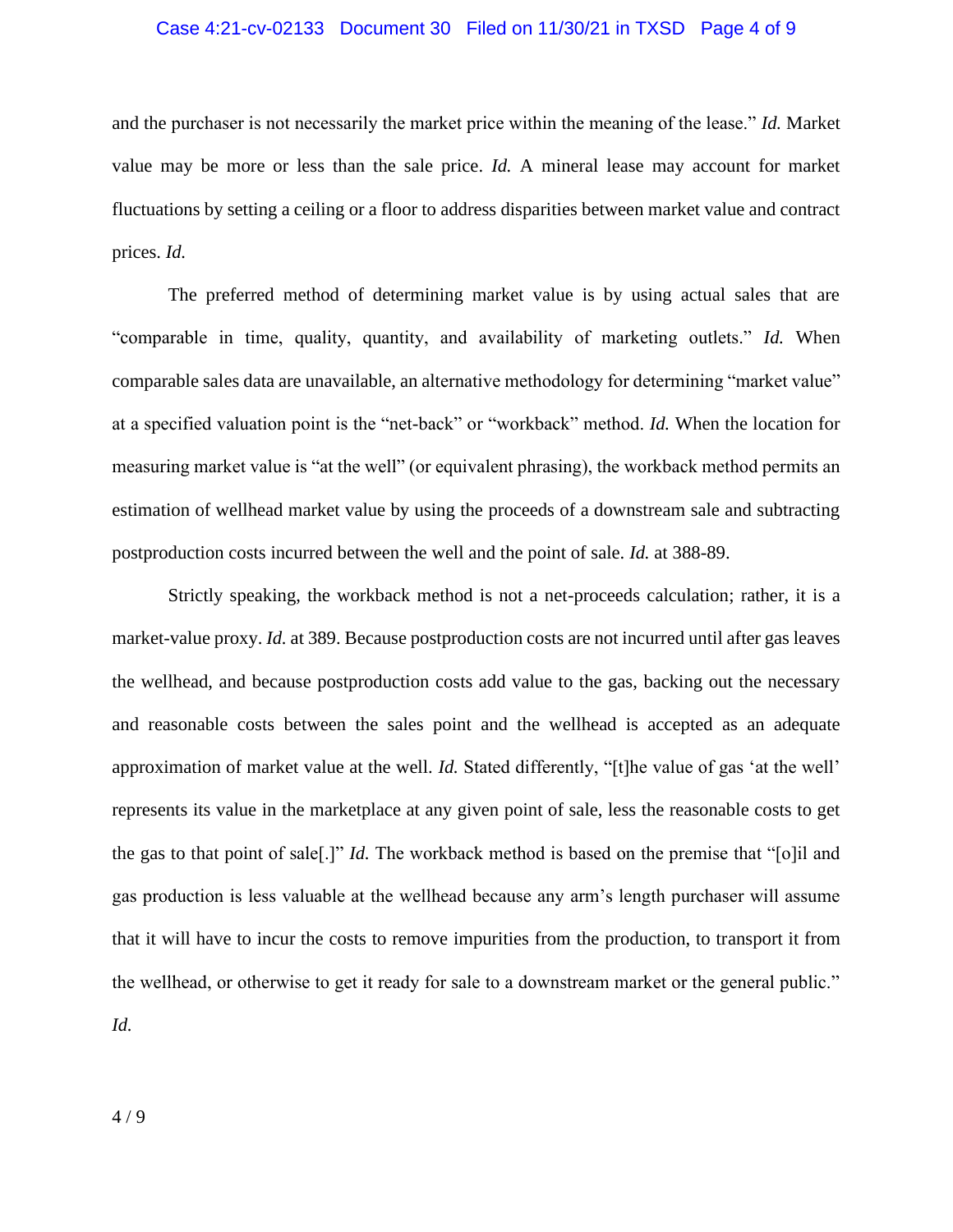#### Case 4:21-cv-02133 Document 30 Filed on 11/30/21 in TXSD Page 5 of 9

The Texas Supreme Court has held that, where a lease has a "market value at the well" royalty valuation for gas that is subsequently treated and sold at a remote location from the well, value-enhancing postproduction costs are properly deducted from the royalty calculation. *Heritage Res., Inc. v. NationsBank*, 939 S.W.2d 118, 122-23 (Tex. 1996); *Burlington Res. Oil and Gas Co. LP v. Texas Crude Energy*, 573 S.W.3d 198, 203 (Tex. 2019) ("Courts have recognized that one way [to account for the value added to gas postproduction] is to subtract the costs of bringing the product to the market (the post-production costs) from the sale price obtained at the market"); *see also Piney Woods Life Sch. v. Shell Oil Co.*, 905 F.2d 840, 858 (5th Cir. 1990) ("*Piney Woods IV*") (in case applying analogous Mississippi law, holding that "[l]ogic and equity dictate that all of the plant fuel value is a processing cost; none of this fuel survives to be marketed by any of the working interest owners . . . the cost of plant fuel must be borne by royalty owners in proportion to their royalty share").

#### **B. Gas Royalty Provision**

Plaintiff argues that the gas royalty clause requires royalty to be paid on any gas used off the premises. This argument is unavailing. In this case, the lease at issue provides that royalties on gas are to be paid based on "the market value at the well of one-eighth of the gas so sold or used." Lease Agreement, Doc. 13-1 ¶ 3. Applying the methodology set forth above for this "market value at the well" lease, the Court finds that postproduction costs must be deducted from the royalty calculation.

As the Texas Supreme Court explained in *Burlington Resources*, "[a]though parties may define post-production costs any way they choose, the term generally applies to processing, compression, transportation, and other costs expended to prepare raw oil or gas for sale at a downstream location." 573 S.W.3d at 203. The Texas Supreme Court has also approved of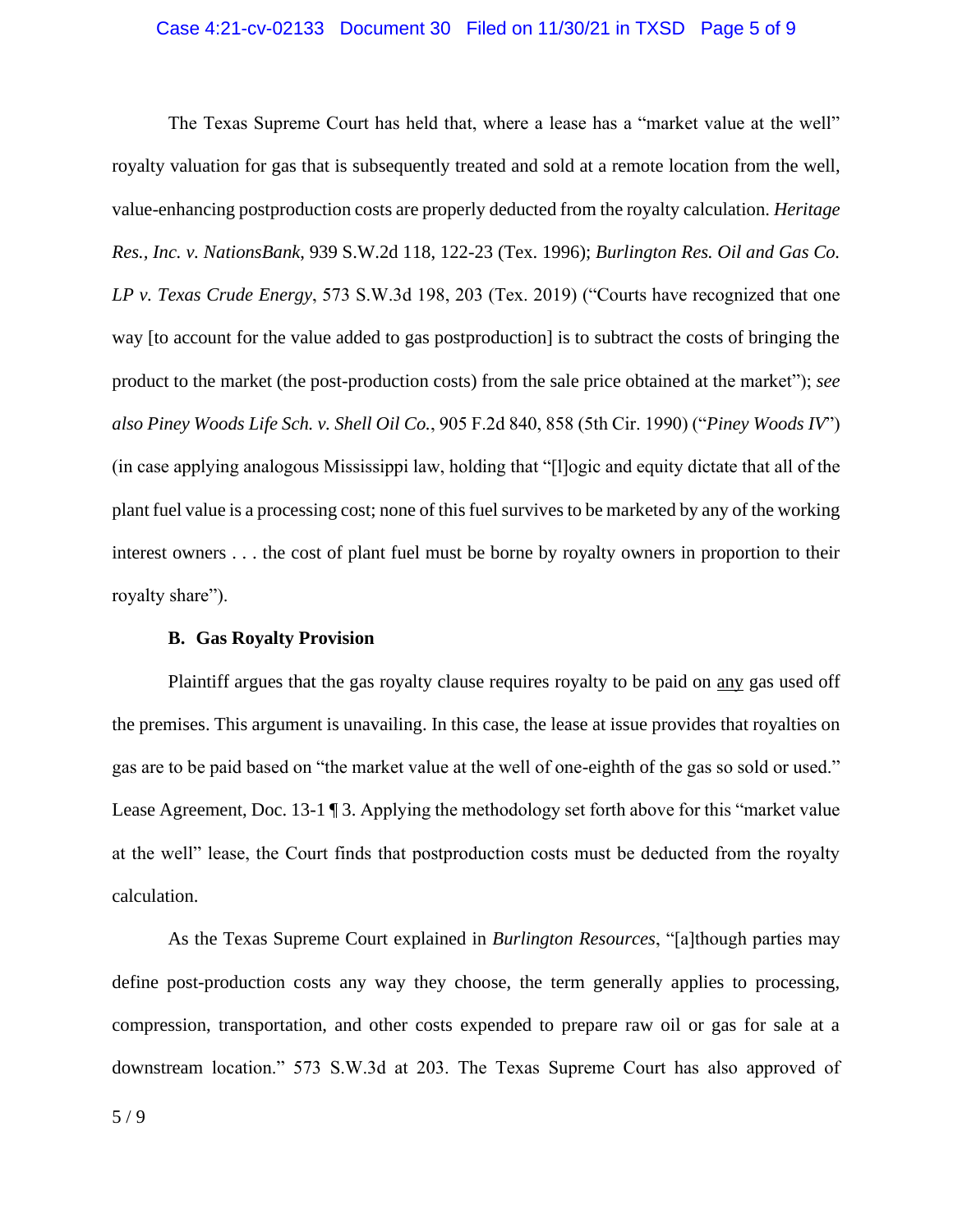#### Case 4:21-cv-02133 Document 30 Filed on 11/30/21 in TXSD Page 6 of 9

payments made to third parties in-kind when that gas is used to further post-production operations. Such payments are generally not subject to royalty. *French v. Occidental Permian Ltd.*, 440 S.W.3d 1, 10 (Tex. 2014). Here, the lease does not define "post-production expenses" in any unique way. Further, the Complaint acknowledges that produced "[g]as is typically used off the lease premises to power the equipment that performs compression, dehydration, treatment, or processing services, or to pay in-kind for off-lease services." Doc. 13 ¶ 5.

Thus, the Court concludes that these "off-lease" uses are post-production costs that are properly excluded from the royalty calculation pursuant to the Gas Royalty Clause.

#### **C. Free Use Provision**

The proposed class consists of lessors with leases containing a provision requiring royalties for gas "sold or used off the premises" and/or a provision stating that Hilcorp has "free use" of gas for operations on the lease. Under Plaintiff's interpretation of these provisions, gas can only be used on the lease premises, so a royalty must be paid for any gas used off the premises. Defendant, on the other hand, argues that these provisions do not preclude lessees from deducting gas used as fuel or in-kind payment for post-production services in "market value at the well" leases.

Defendant cites various state and federal cases to support its position. For example, in *Piney Woods IV*, several of the leases in question contained the same "sold or used off the premises" provision as in the lease here. *See Piney Woods Country Life School v. Shell Oil Co.*, 539 F. Supp. 957, 960 (S.D. Miss. 1982) (describing the lease language that was interpreted in *Piney Woods IV*). The Fifth Circuit, applying analogous Mississippi law, found that "the market value at the well" language controlled and that the lease operator could deduct the cost of gas used as fuel for post-production services. *Piney Woods IV,* 905 F.2d at 858. Because the use of plant fuel "materially enhances the value of the gas (giving royalty owners more than the at-the-well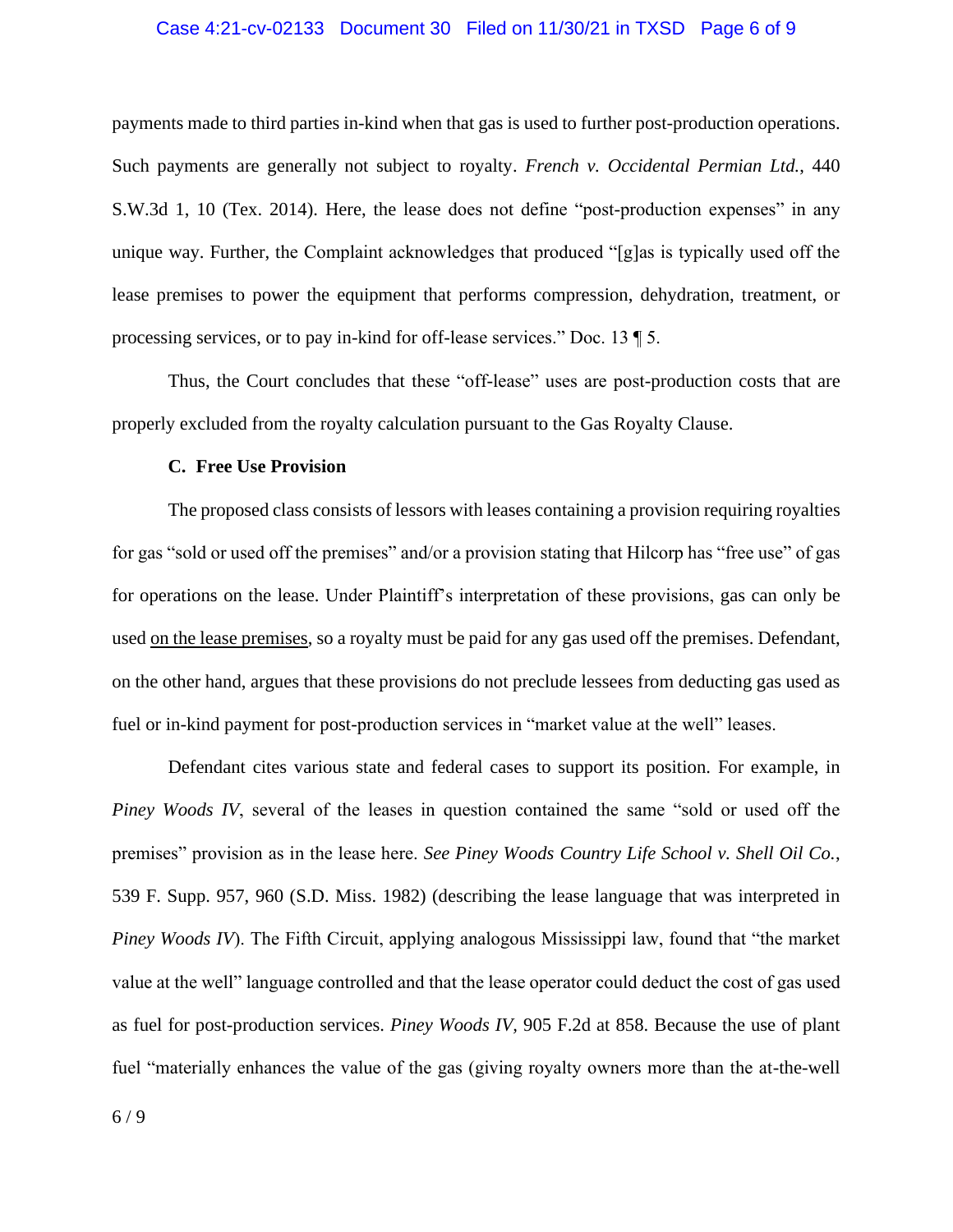#### Case 4:21-cv-02133 Document 30 Filed on 11/30/21 in TXSD Page 7 of 9

value for which they bargained), the cost of plant fuel must be borne by the royalty owners in proportion to their royalty share." *Id.* at 857.

Moreover, in *French*, the lease operator contracted with a midstream processor to separate gas from hydrogen and naturally occurring carbon dioxide, with which the Plaintiff had flooded the field during production. 440 S.W.3d at 6-7. The separated gases were then reinjected into the field to facilitate continued extraction, while the midstream processor was permitted to keep a percentage of the now-clean natural gas liquids as payment in-kind. *Id.* at 7. The lease operator did not pay royalties to lessors on the gas used for these in-kind payments. *Id.* The Court held that, under a "market value at the well" lease with the same "sold or used off the premises" language as Plaintiff's, the cost of the gas kept in-kind must be "considered in determining the market value of the gas at the well." *Id.* at 10.

Defendant posits that its reading of the royalty provision does not render meaningless the "sold or used off the premises" or "free use" provisions; rather, the three can be read in harmony. For example, the requirement that Hilcorp pay royalty on gas "sold or used off the premises" obligates Hilcorp to pay royalties on produced gas for purposes that are unrelated to postproduction activities, such as using such gas to fuel drilling a well on another lease. Likewise, the clause granting Hilcorp "free use" of gas on the lease premises permits Hilcorp to use produced gas without paying royalties for on-lease activities, like drilling another well on the lease.

The Court finds the cases cited by Defendant persuasive. It agrees with Defendant that applicable state and federal law requires applying the "market value at the well" provision as the "critical clause," *see Heritage Res., Inc.*, 939 S.W.2d at 121, in interpreting the lease agreement at issue.

7 / 9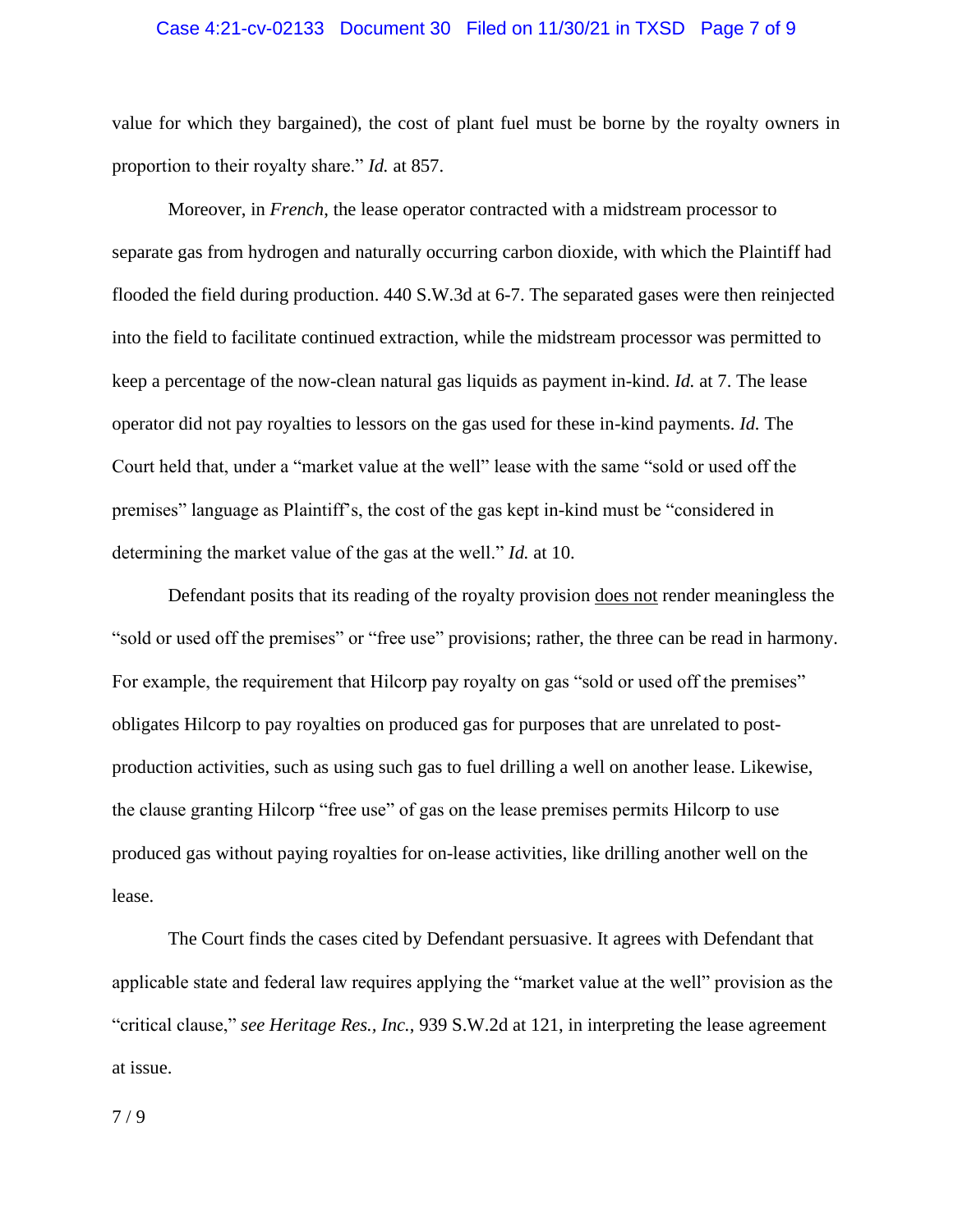### **D. Plaintiff's Counterarguments**

Plaintiff's Response centers on its interpretation of *Randle*, a Texas Supreme Court decision issued this year. Relying on that case, Plaintiff argues that the "sold or used off the premises" and "free use" clauses require the lessee to pay full royalty for gas used off the premises, regardless whether the lease agreement contains a "market value at the well" provision.

Defendant rebuts that Plaintiff's interpretation of *Randle* is unavailing, and that the case is inapposite here. Defendant notes *Randle* did not interpret a lease agreement subject to a "market value at the well" royalty valuation that allowed for deduction of post-production costs. The court in *Randle* first determined, at length, that the lease at issue was not a "market value at the well" lease and did not allow for deduction of post-production costs. Only thereafter did the court determine that royalties were owed for gas used off-lease. *Randle*, 620 S.W.3d at 391-93. The court interpreted a printed lease form that provided for royalties to be calculated based on the "market value at the well" together with an addendum that included a superseding clause providing for royalty based on "gross value received" and "without deduction" for post-production costs. *Id.* at 384-85. The court held that the clause in the addendum took precedence over the conflicting "market value at the well" clause in the pre-printed form. *Id.* at 393. Thus, the basis of Hilcorp's motion—that a "market value at the well" lease allows for the deductions at issue here—is not addressed in *Randle*. The Court agrees with Defendant and finds that *Randle* does not supersede *Burlington Resources*, *French*, or *Heritage*.

Plaintiff also argues that the Court should not resolve the above questions about the lease provisions at the 12(b)(6) stage. However, the Court interprets Paragraph 3 of the lease as a matter of law, determining that Defendant is entitled to deduct value-enhancing postproduction costs under this lease.